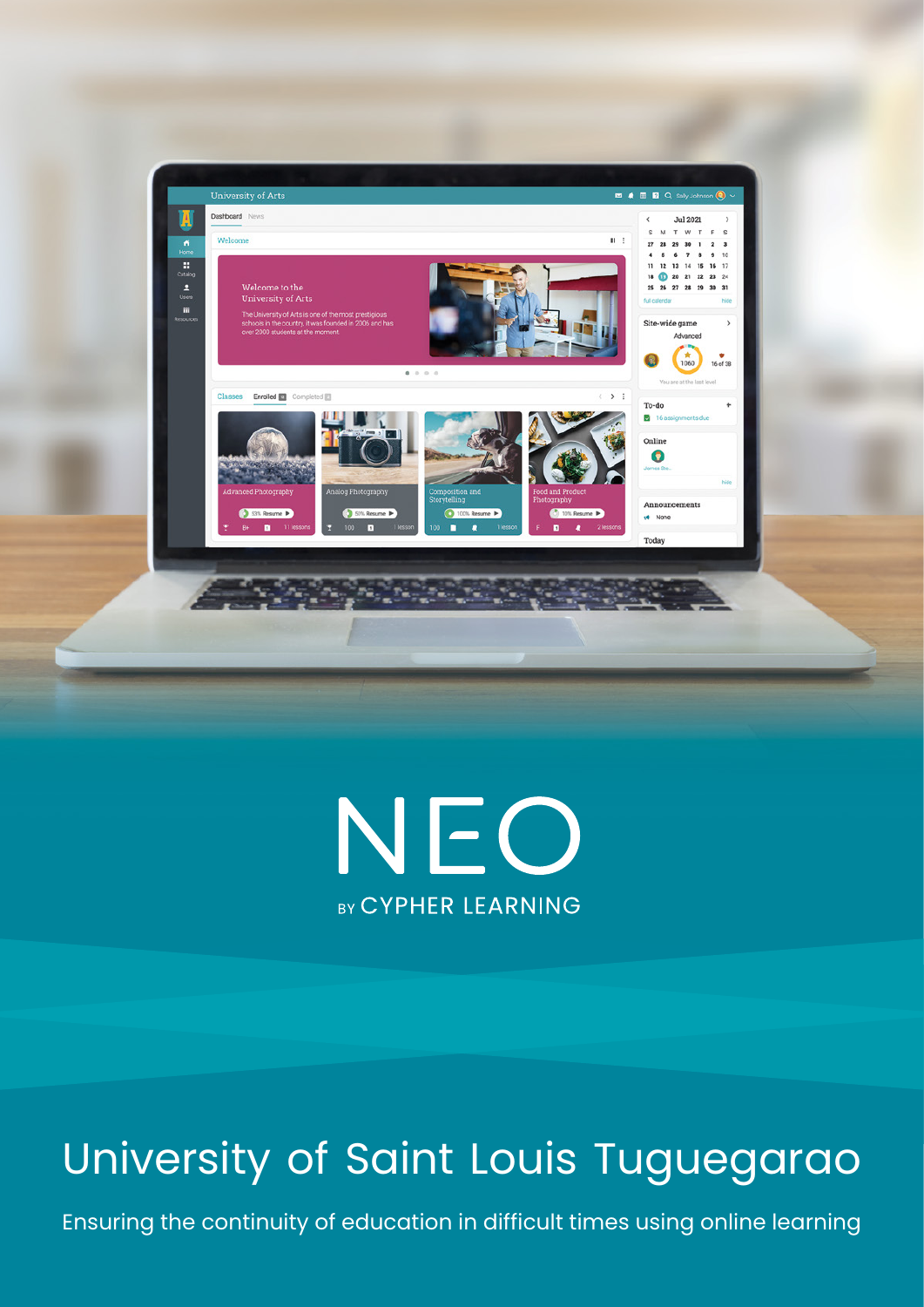#### Introduction

The University of Saint Louis Tuguegarao is a private Catholic higher education institution. It is run by the Congregation of the Immaculate Heart of Mary in Tuguegarao City, Cagayan, Philippines. The university offers a wide range of academic programs in Accounting, Business, Hospitality, Health and Allied Sciences, Education, Arts, and Sciences, Engineering, Architecture, and Information Technology. It aims to keep an academic standard that allows instructors and students to work at a level appropriate for their professional competency.

The faculty and students of the University of Saint Louis Tuguegarao share their experience with using NEO LMS.

#### What made you consider our platform as a viable solution?

Dr. Emily Mabborang, Elementary Principal: Despite the distance, students can still learn and study in their respective homes. Likewise, teachers can keep on with conducting their lectures and educating the younger generation. It provides the flexibility and accessibility they need to ensure normalcy in their day-to-day routine. With the use of NEO LMS, students don't have to be held back a year from their education. They only need internet connectivity and a device to attend school again. In this way, physical distance and location won't be an issue for both students and teachers.

## What improvements have you noticed since using NEO LMS?

Dr. Emily Mabborang, Elementary Principal: In the face-to-face classes, we would have spent 2 or 3 hours grading each exam by hand. However, now that we use the platform, I've found that this grading takes just one or two minutes because the platform provides us with the answers.

## How do parents feel about their kids using an LMS for learning?

Dr. Emily Mabborang, Elementary Principal: When a learning management system (LMS) is used in the classroom, it may help to increase parent satisfaction. Parents have instant access to their child's grades and academic success, as well as the ability to communicate with teachers and administrators, thanks to the LMS. The result is an environment that encourages collaboration, transparency and engaging conversations among parents and educators.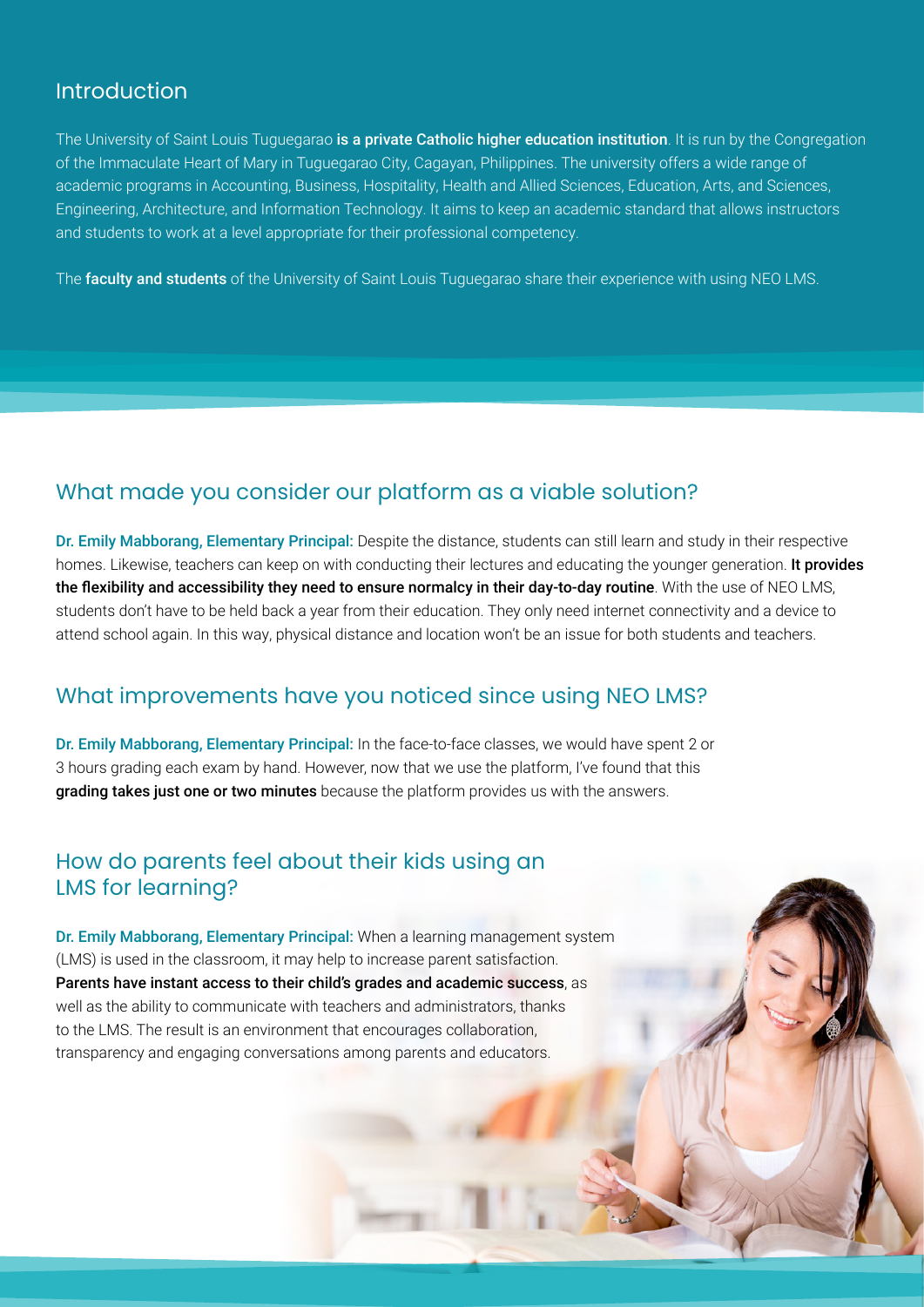

## How did NEO LMS elevate your online learning experience during the pandemic?

Dr. Emily Mabborang, Elementary Principal: Online learning platforms, such as LMSs, have become a crucial component for successful teaching and learning in the pandemic, with remote learning appearing to be here to stay. Of course, face-to-face teaching is also an important aspect of the educational process. However, this time span has also shown how learning in a virtual environment can offer unique benefits and be a more open, engaging, and inclusive choice for students who benefit from nontraditional learning methods.

Jonalyn Santos, Instructor: It was not hard at all to transition from face to face to full online because we have been using the platform for a while already even before the pandemic. And thanks to NEO, we did not have to worry about what to do or how to deliver our lessons anymore, even in the middle of the lockdown last year.

# What is the best feature of NEO LMS and why?

Dr. Emily Mabborang, Elementary Principal: For me, the best feature of NEO LMS is gamification. We, teachers, may use this feature to build games for our classes, learning paths, and site-wide games. Gamification is based on automation, which is a powerful function that allows us to easily activate actions such as awarding badges and points to students for completing classroom tasks.

Jonalyn Santos, Instructor: Best feature for me is automatic checking of outputs and the **gradebook**. It's very useful for us teachers because it obviously makes our work easier.